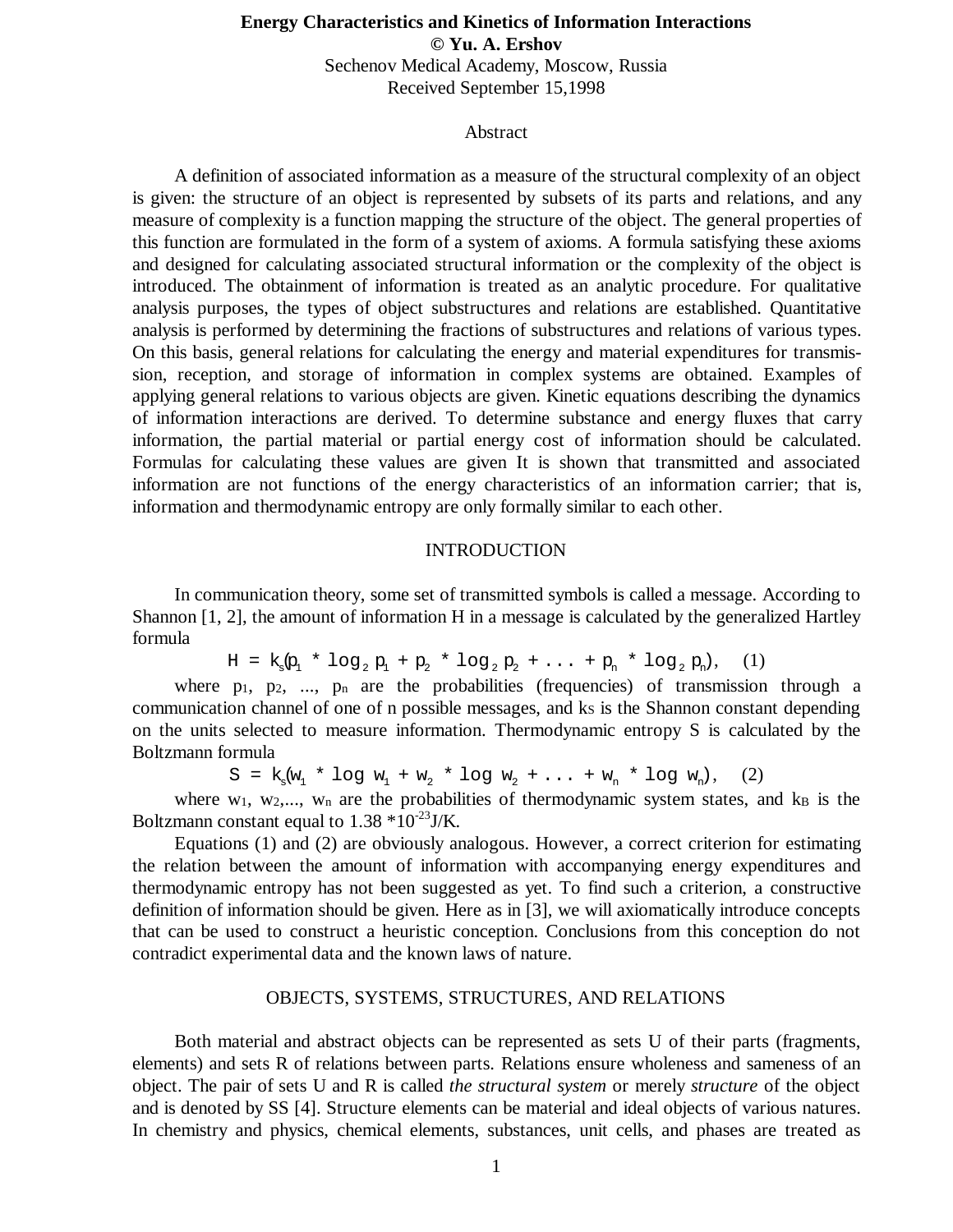object constituents. Accordingly, set U of these parts and set R of relations between them make up a chemical structure. In statistical physics, an object is treated as an ensemble of a large number of interacting molecular subsystems. In linguistics, words and utterances form text structures.

The basic difficulty of the theory of systems is the absence of a strict criterion for partitioning objects. In [5], the principle of energy differentiation based on the known scheme of the hierarchical organization of the nature was suggested as such a criterion. In chemical and physical studies, this approach is followed in partitioning objects into phases, substance molecules constituting these phases, and atoms constituting the molecules. In biology, biocenosis is divided into populations, populations are comprised of organisms, organisms represent sets of tissues and cells, and cells are formed from molecules.

It follows from the aforesaid that sets of parts U and relations R of structure SS are subdivided into sub systems of some lower level, the dynamics of which is determined by elementary events.

Hierarchy of subsystems

| Type of level | Type of set | <b>System</b> | Characteristic time of system |
|---------------|-------------|---------------|-------------------------------|
|               | $U_{1+2}$   |               | $\tau_{i+2}$                  |
| 1 + I         | $U_{j+1}$   |               | $\tau_{j+1}$                  |
|               |             |               |                               |

Next, higher-level subsystems (strata, layers, and classes) are formed. The elements of each higher-level subsystem are the systems of the preceding level, and elementary events are global (general) processes of the preceding level. The process is continued until system SS of the whole object is reached. The result is the distribution of systems over sublevels written in the form of a system of embedded subsets,

 $U_j \rightarrow U_{j+1} \rightarrow U_{j+2} \rightarrow \dots \rightarrow U \rightarrow SS,$  (3)

where Uj, is the subset of the smallest elements of the SS system, and U is the set of its largest elements.

To emphasize the complexity of so-called elementary subsystems, the concept of the unitary structure is introduced. The concept of the *unitary structure* is equivalent to that of an element of a given level [5].

# THE PRINCIPLE OF DIFFERENTIATION BASED ON RELATIONS AND QUASI-SEPARABILITY OF THE STRUCTURE OF AN OBJECT

Formalized description of complex objects is considered in [6, 7]. Complex objects are consistently described by the set theory of Russel and Whitehead [8]. Each object is put in correspondence with its type. A set can only comprise objects of the same type, for instance, type j (table). The set itself is then an object of type  $j + 1$  and can at the same time be an element of a set of type j+2, etc.

In this theory, sets of unitary structures make up a hierarchy of types. In conformity with the aforesaid, *the structure of an object* is defined as set R of relations defined on set U of the unitary structures of this object. The object as a unique entity is determined by the type of the elements of set U and the properties of set relations R, in particular, by the energy characteristics of relations between elements. For this reason, a hierarchy of element types can naturally be constructed with the use of differentiation according to energy of relations as an empirical criterion.

Let the initial object consist of unitary structures between which both strong and weak interactions can arise (for instance, let it be a mixture of different atoms). In some time, strong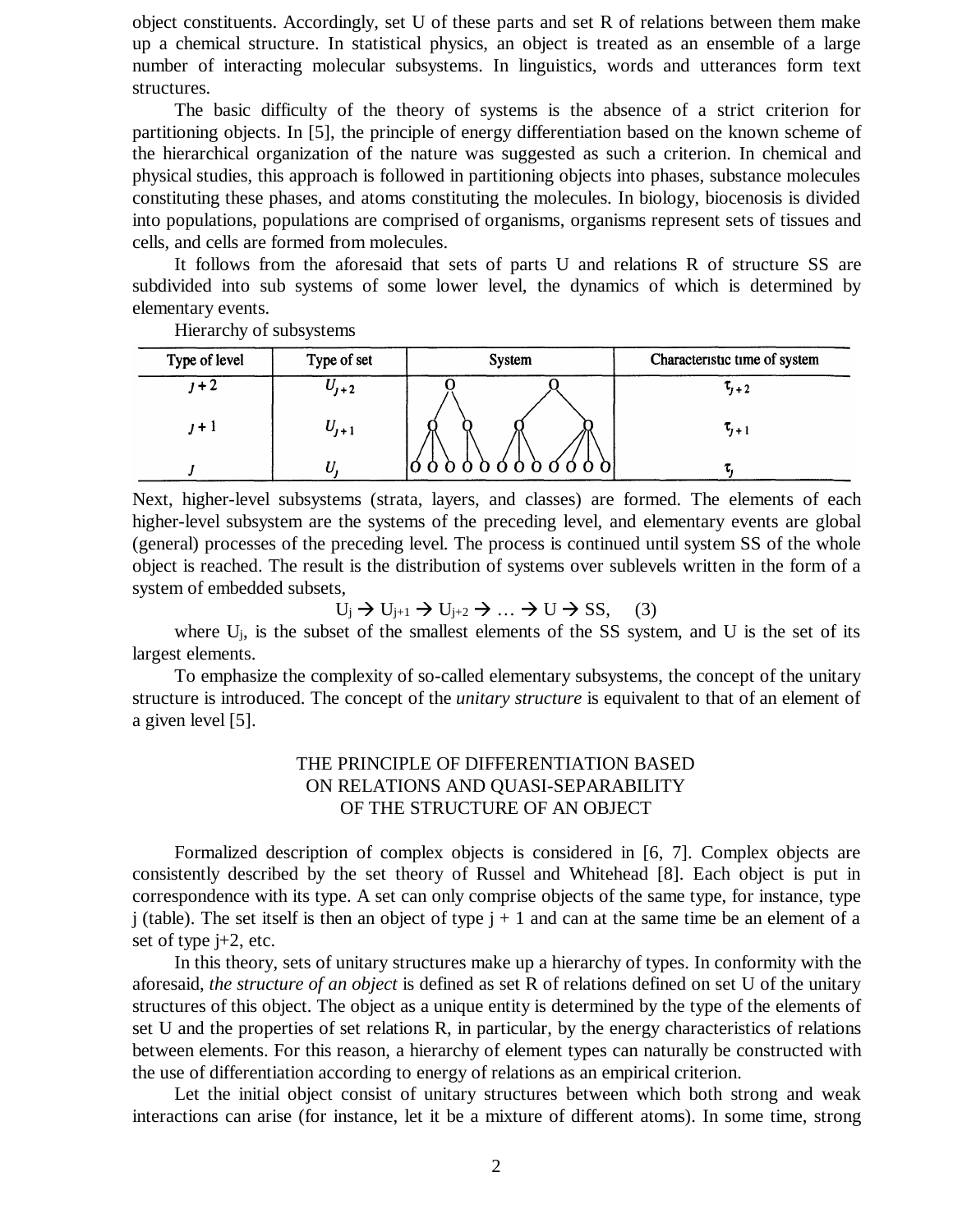interactions are exhausted with the formation of superstructures  $j + 1$  (table) as combinations of the initial unitary structures j (in chemistry, various molecules are formed from atoms). Next, weaker interactions can cause aggregation of superstructures  $j + 1$  into superstructures  $j + 2$  of a higher level (molecules associates). As a result, an object with a hierarchical structure is formed.

Actions on a material object cause decomposition. Usually, weak bonds dissociate first to produce aggregates. Next, stronger bonds undergo splitting to cause the decomposition into the initial unitary structures of a minimum size (atoms). By analogy with this real procedure, objects with unitary structures of different types can be mentally decomposed (quasi-decomposed).

*The principle of differentiation* according to bond energies is formulated as follows: the strength of bonds between unitary structures of a given level (strong bonds) far exceeds the strength of bonds between the corresponding superstructures of the same type (weak bonds). Formally, this differentiation principle can be written as

## $E_i >> E_{i+1}$ , (4)

where  $E_i$ , is the bond energy between the elements of level (substructure) j,  $E_{i+1}$  is the bond energy between the elements of a higher  $(i + 1)$  level (superstructure, see table). For relation (4) to be used, it is necessary to find a measure of bond strength between elements.

*Bond* is interaction or relation between objects by means of energy, substance, or information exchange. Accordingly, we distinguish between energy, material, and information relations. *The strength of a static bond* is measured by the energy of its dissociation. *The strength of an exchange bond* between objects is measured by substance and energy fluxes from one object to the other. A particular case of exchange interactions is information interactions. Note that substance, energy, and information fluxes are conjugated with each other.

# COMPLEXITY OF AN OBJECT AND ASSOCIATED INFORMATION

Along with the Shannon definition of information, many others are employed in practice [9]. Equation (1) can conveniently be used to estimate transmitted information but is inapplicable to calculations of stored or associated information.

*The state of an object* is determined by a set of structural data comprised of a subset of object parts and relations and a subset of the properties of these parts and relations. The motion of an object is represented by changes in its state in the form of the time dependence of the set of data. Formally, the state of an object can be described by a set of  $f_1(q, t)$  functions, where q are state variables, and *t* is time. Coding the  $f_1(q, t)$  functions in a given language and their transmission is the essence of information interaction. *Information* about an object is determined by a set of terms (signs, symbols, or signals) mapping the state of the object in a given language and stored on one or another carrier.

*The structure of an object* is mapped by the subset of its parts and relations. *Associated or structural information* about an object is determined by a set of terms mapping the subset of its parts and relations with the required accuracy [3]. According to this definition, associated information is a measure of *the structural complexity* of the object. It is intuitively clear that the complexity of systems increases with the number of unitary structures (cardinality of set R) and the number of classes (types) of elements equivalent in some respect. For instance, chemistry and physics treat any material object as consisting of particles of only three types, namely, protons, neutrons, and electrons. These particles bound.

*Axiom 2* (A2). The complexity of class with each other in various combinations by nuclear and electric forces form atoms of more than 100 chemical elements. The same particles combined to form carbon, hydrogen, and oxygen by chemical bonds form organic substance molecules.

Various methods for measuring complexity were suggested [10]. Any measure of complexity is a function, or a map, of the structure of the object. The general properties of this function can be formulated as seven axioms.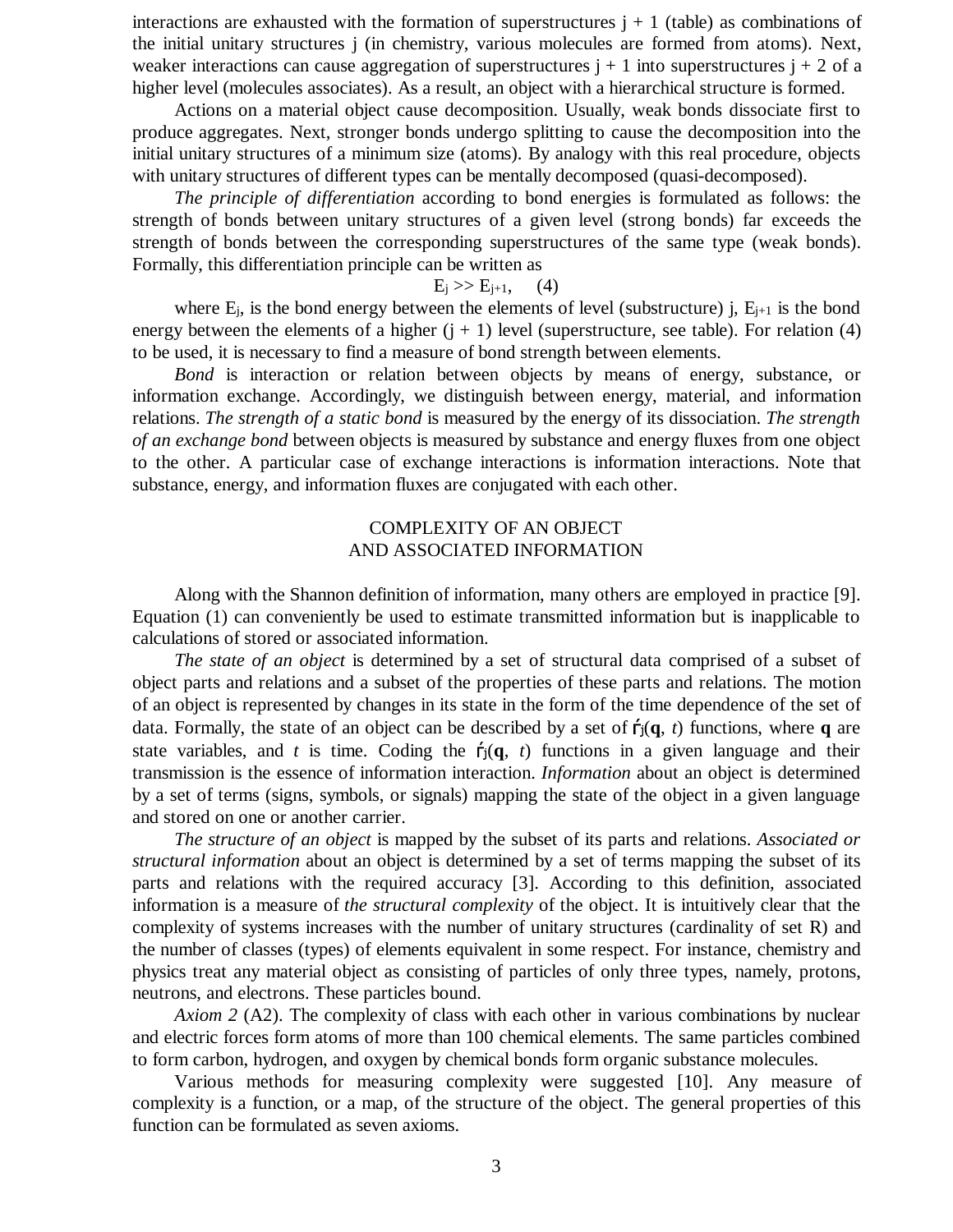*Axiom 0* (A0). A set of unitary structures U of an arbitrary object can be divided as described above into subsets U<sup>j</sup> of equivalent unitary structures called adjacent classes, strata, or parts.

*Axiom 1* (Al). The complexity of the empty set equals zeroU<sub>i</sub> of unitary structures cannot be greater than the complexity of set U of all unitary structures of the object incorporating this class.

*Axiom 3* (A3). If there is a single-valued correspondence (homomorphism) between the unitary structures of set U<sup>i</sup> and the unitary structures of set Uj, the complexity of Ui, does not exceed that of  $U_i$ .

*Axiom 4* (A4). If there is a one-to-one correspondence between the unitary structures of sets Ui, and Uj, the complexities of these sets are equal.

*Axiom 5* (A5). The complexity of an object comprising several unrelated parts that do not have common unitary structures equals the sum of the complexities of these parts.

*Axiom 6* (A6). The complexity of the minimum element equals zero.

Axiom 0 includes quasi-separability of an object and the definition of the structure as a union of unitary structures. Axioms 1 and 2 imply nonnegativity of the measure of structural complexity. According to A2 and A3, the measure of complexity should be monotonic, and according to A4, complexity does not change as a result of the introduction of new denotations (indices) for some arbitrary unitary structures without varying the other denotations. Axiom A5 determines the complexity of an object comprising independent parts, and A6 introduces a natural unit of complexity for expressing complexity in numbers.

Axiom 3 is illustrated by *the postulate of identical systems*, according to which similarity and dissimilarity of objects are determined by similarity and dissimilarity of both parts and relations forming the structure of the objects. One of its corollaries is the widely used analog simulation. Note that there is no one-to-one structure-property correspondence; that is, the equality of the functions does not imply that the structures are identical. For instance, compare birds and airplanes or fish and whales.

By analogy with (1), associated structural information or object complexity S can be written as

 $C(S) = -(f_1 * log_2 f_1 + f_2 * log_2 f_2 + ... + f_n * log_2 f_n) = - \sum f_k * log_2 f_k$  (5)

Here,  $\mathbf{\dot{r}}$  is the frequency of unitary structures of type *k* determined by the equality  $\mathbf{\dot{r}}$  = N<sub>k</sub>/N<sub>0</sub>, where N<sub>0</sub> is the total number of unitary structures in object S, and N<sub>k</sub> is the number of unitary structures of type k  $(N_1, ..., N_n)$  are the numbers of unitary structures of types 1,2, ..., n). The number and types of relations in set R of the structure do not appear in  $(5)$ . Indirectly, these characteristics are taken into account by the numbers and types of unitary structures. It can easily be checked that the complexity calculated by (5) satisfies the requirements of axioms 1-6.

In spite of the formal similarity of expressions (2) for the entropy and (5) for information, they are basically different. In  $(2)$ , Boltzmann constant k<sub>B</sub> determines the entropy as an observable value; that is, the total reduced heat obtained by the object in a quasi-equilibrium process of the formation of the state under consideration. Dimensionless information calculated by (5) is determined by the number of bits necessary for describing the set of the properties of the object in a given state.

It follows from (5) that all objects comprising N identical elements contain equal amounts of associated information or have a complexity equal to log2N, which is an analogue of the Boltzmann formula in statistical physics. It is clear intuitively that the associated information of a biological community exceeds that of an organism entering this community, and the associated information of an organism exceeds that of its chemical composition. Calculations by (5), however, give values close in the order of magnitude. The contradiction is removed if it is taken into account that both objects and the fragments into which the objects are separated have different complexities and belong to different types (table). For instance, biogenic substances consist of different molecules having different atomic compositions. Organs of an animal are made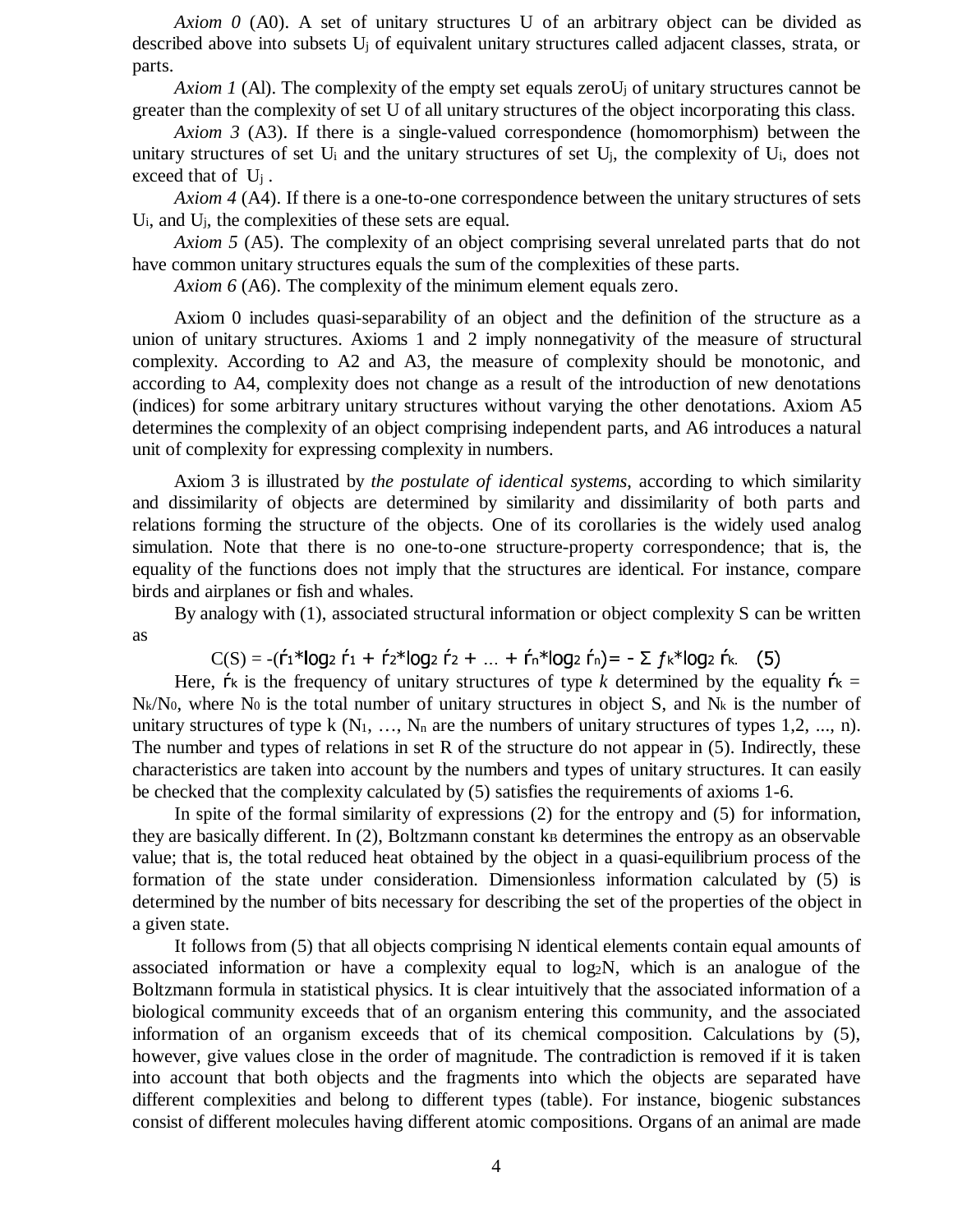of different tissues comprising different molecules differently linked with each other. Biological communities comprise populations of different species, and populations comprise different specimens, and so on down to molecules.

The complexity of an object can be taken into account if it is represented in the form of hierarchy of smaller unitary structures (table). For this purpose, equation (5) is augmented by additional terms to obtain the generalized expression for the associated information of object S

 $\text{C(S)}$  = -(  $\Sigma f$ k\*log2 ŕk +  $\Sigma f$ kl\*log2 ŕkl + ... + ŕklm\*log2 ŕklm), (6)

where  $\mathsf{r}$ <sub>k</sub>,  $\mathsf{r}$ <sub>k</sub>, and  $\mathsf{r}$ <sup>k</sup>k are the frequencies of unitary structures of types *k, kl,* and *klm* equal to  $\mathbf{\dot{r}} = N_k/N_0$ ,  $\mathbf{\dot{r}}$ <sub>kl</sub> = N<sub>kl</sub>/N<sub>k</sub>, and  $\mathbf{\dot{r}}$ <sub>klm</sub> = N<sub>klm</sub>/N<sub>kl</sub>, where N<sub>0</sub> is the total number of the larger unitary structures of object S, and Nk, Nkl, and Nklm are the numbers of smaller unitary structures of types *k*, *kl*, and *klm* into which each unitary structure of the preceding (higher) level is separated (table). Each sum in (6) determines the associated structural information of some layer of partitioning of set U of the elements of the object. Of interest is an increase in complexity accompanying structure detailing (axiom 2). Associated information is a function of the state of equilibrium or quasi-equilibrium objects. Such structures are sustained without energy expenditures, and calculations of the strength of static bonds are conducted within the framework of thermodynamics. The energy characteristics of nonequilibrium objects and transmitted information are the subject matter of kinetics.

#### KINETICS OF INFORMATION PROCESSES

*An information chain* is a system providing transmission of information from an object to a receiver [11]; various communication systems [2] are information chains. *An information flux* is the value determined by the rate of transmitting information through an information chain; transmission of information between chain units is effected by information contacts. *An information contact* is a system of two elements, the source of information and the receiver (monitor) for recording the incoming information. Clearly, the shortest information chain comprises two units, a source of information and a monitor connected by an information connection (transmitted information).

The reception of information can be treated as an analytic procedure. Qualitative analysis is performed by establishing the types of the unitary structures and relations constituting the object. Quantitative analysis implies the determination of the fractions of unitary structures and relations of various types. A chemist performs qualitative analysis by determining chemical elements, molecules, and phases constituting a body. An ecologist studies biological specimens, species, and populations constituting a community and the chemical composition of the environment. Quantitative analysis of the same objects is performed by measuring the numbers of different unitary structures found by qualitative analysis techniques.

Obtaining information requires the use of *an observation channel*, that is a device and a procedure for recording terms (signs and signals reflecting the structure of an object and its state) [1, 2, 4]. Technically, observation channels represent devices of different complexity. Sensory organs are natural observation channels of animals.

Supplying information to information chains of any complexity begins with a primary information contact; this is accompanied by exchange of energy and substance between the source of information and the receiver (monitor) with arising of *exchange coupling*. As a result, the associated information of the source is displayed on the monitor. From the point of view of exchange coupling, taking fingerprints and location of a surface relief of a planet by a radio beam from an aircraft are procedures of the same type. In the first case, the structure of the skin of a finger is mapped on a paper, and in the second, the structure of the surface is mapped on a screen of a visual monitor and in memory of the onboard computer. As a result of an information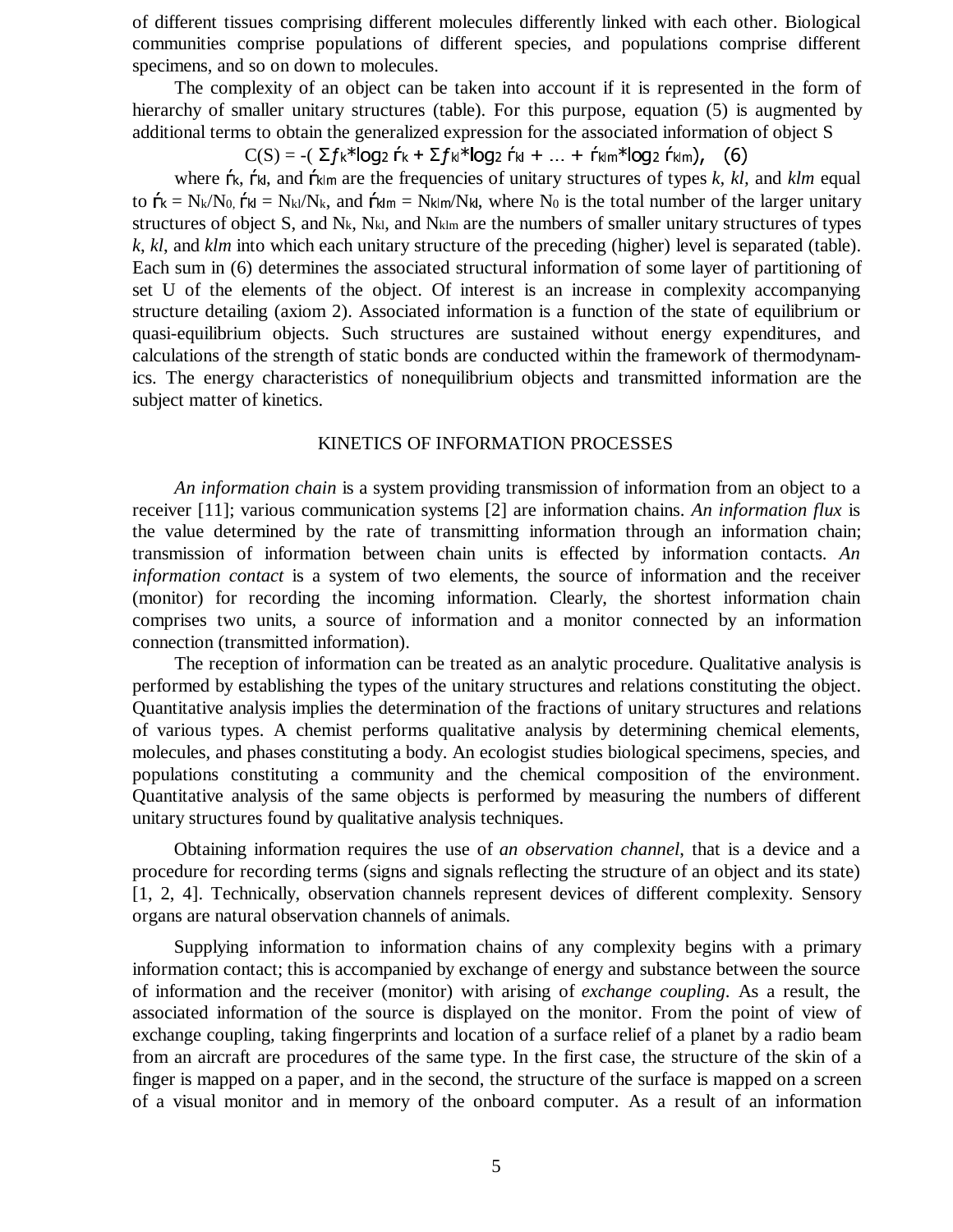contact, the information about the structure of the source of information is mapped as associated information of the receiver (monitor).

A detailed study of various information contacts leads to the concept of *transmitted information* as mapping of the associated information of the object (source) onto the structure of another object (monitor).

Transmitted information is something different from associated information. *The internal energy* of a body and *the energy transferred* from a body to other bodies are similarly related. But this is only a limited analogy. Energy transfer obeys the law of conservation of energy, and the internal energy of a body decreases by an amount strictly equal to the sum of the work produced and the heat transferred. The associated information of a source also decreases as a result of interaction, however, by an amount depending on the degree to which a contact with a monitor affects the structure of the source of information. Noninvasive methods and introscopic observation channels have virtually no effect on the structure of the object under study. At the same time, there exist many analytic methods that completely destroy the sample and cause the loss of associated information. In the process

#### -

where  $\Delta E$  is the energy of information interaction. It is important that, during any information contact, not only does the source act on the monitor, but also the monitor acts on the source. This is especially manifest in studies of microscopic objects with the use of macroscopic devices; this is also embodied in the uncertainty principle. As a consequence, transmitted information cannot exceed the associated information of an object, that is,

#### $I(S) ? C(S), (8)$  $(8)$

where  $C(S)$  is the associated information of object S, and  $I(S)$  is the transmitted information about the object.

The amount of transmitted information depends on the structures of the object and the monitor and the energy and the substance carrying the information. During an information contact, there arises *a composition of the structures* of the information source and the monitor, which is the essence of the transmitted information. This composition manifests itself most clearly when an object is mapped onto a screen. The shape and size of the object (object geometry) are then superposed on a net of elements. Various structures are similarly mapped onto the net of a cellular automaton [6]. Formally, transmission of information by means of an information contact can be described with the use of a mathematical frame construction [12].

The amount of information transmitted from object S to a monitor is calculated by the formula

 $\mathrm{I}(S) = -(\sum f^{\mathrm{t}} k^* \log_2 f^{\mathrm{t}} k + \sum f^{\mathrm{t}} k!^* \log_2 f^{\mathrm{t}} k! + \ldots + \sum f^{\mathrm{t}} k! m^* \log_2 f^{\mathrm{t}} k! m).$  (9)

Here,  $f^{\text{t}}$ <sub>k</sub>,  $f^{\text{t}}$ <sub>kl</sub> and  $f^{\text{t}}$ <sub>klm</sub> are the frequencies of unitary structures *k*, *kl*, and *klm*, respectively, based on transmitted information:  $f^t_k = N^t_k/N^t_0$ ,  $f^t_{kl} = N^t_{kl}N^t_k$ , and  $f^t_{klm} = N^t_{klm}/N^t_{kl}$ , where  $N^t_0$  is the total number of the larger unitary structures of object S; and  $N^t$ k,  $N^t$ kl, and  $N^t$ klm are the numbers of smaller unitary structures of types *k*, *kl*, and *klm*, respectively, determined with the use of an observation channel (see above). Equation (9) is similar to (6) in its form, but the frequencies and the numbers of various unitary structures are labelled by superscript t (transinformation).

A decrease in transmitted information in comparison with associated information [inequality (8)] depends on the extent to which the structures and characteristics of the source and the observation channel match each other; these characteristics include detection limits, selectivity, resolution, and reliability [13]. The necessary condition for obtaining information about a varying object is matching of the rate of object variations to the rate of information transmission. From the information point of view [7], any change in the object is a change in the set of unitary structures at some hierarchy level (table). A change in the set of unitary structures of an object is called the *general process* of the object.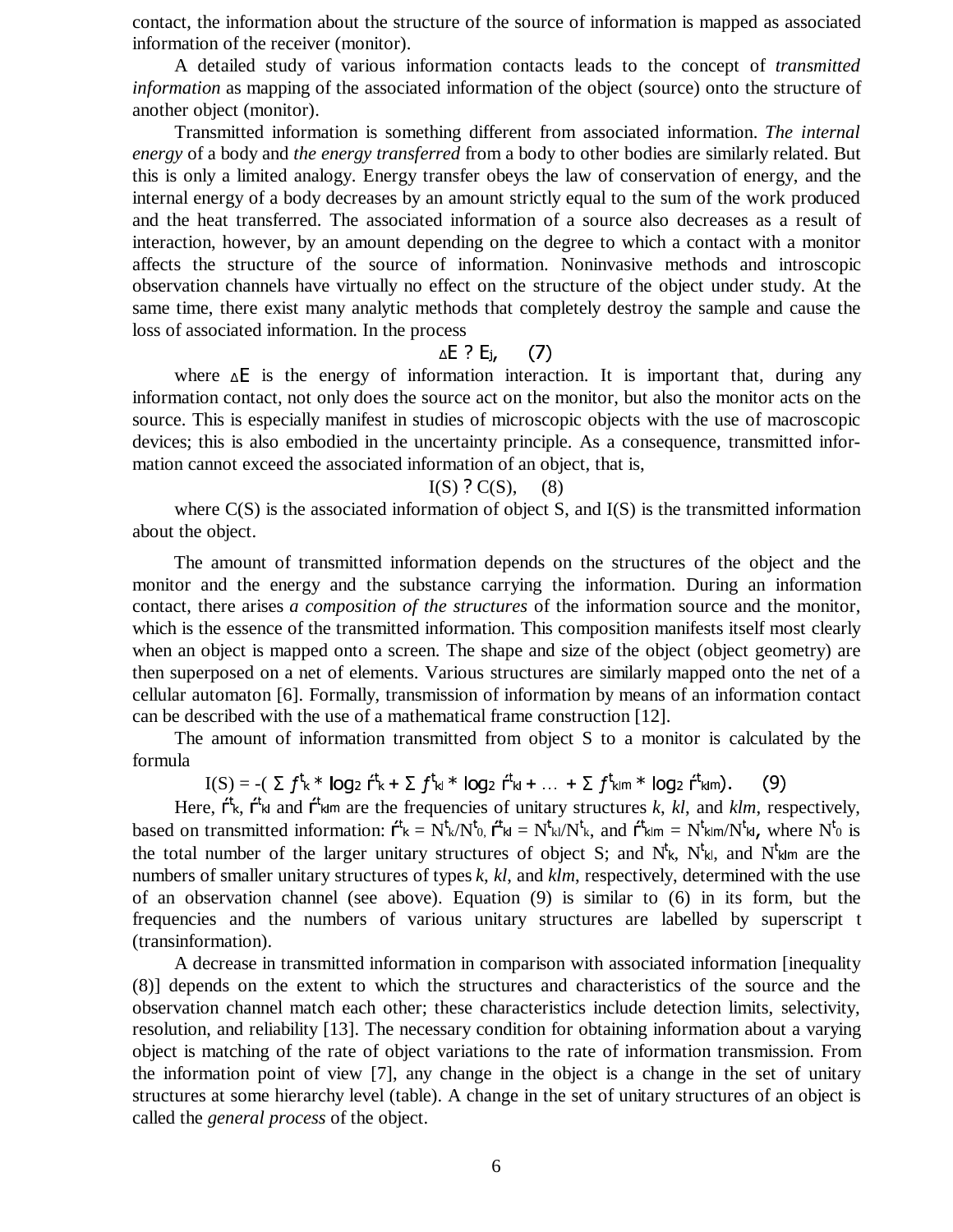A reaction replacing atoms in reagent molecules is the general process in a chemical reactor. Growth of an organism is the general process of the appearance of new and the removal of old cells. Population changes caused by birth and death of living organisms is the general process for populations.

*Axiom 7* (A7). The essence of any object and its sameness do not change while and so far as the numbers and the frequencies of unitary structures at the higher levels remain constant  $(N_{j+1})$ and  $N_{i+2}$ , see table), and only the numbers of less complex unitary structures ( $N_i$ , table) change.

Comparatively simple equations describing the dynamics of complex objects are obtained with the use of aggregated characteristics; that is, values that describe the object as a whole [14,15]. In the theory of systems and thermodynamics, these are functions of state. Aggregated variables appear in kinetic equations describing evolution of these variables and, therefore, the object as a whole.

In these equations, the numbers of unitary structures  $N_k$ ,  $N_{k1}$ , and  $N_{k1m}$  are functions of time. Accordingly, associated C(S) and transmitted I(S) information represent aggregated variables describing the behavior of the object in time. The kinetic equations describing the dynamics of information are obtained by the differentiation of (6) and (9).

The kinetics of associated information  $C(t)$  is described by the equation

 $dC/dt = -0.71(\Sigma(1 + ln f_k)df_k/dt + \Sigma(1 + ln f_{kl})df_k/dt + \Sigma(1 + ln f_{klm})df_k/m/dt)$ , (10)

where dC/dt is the rate at which the structure of the object changes;  $f_k$ ,  $f_{kl}$ , and  $f_{klm}$  are the frequencies of unitary structures of types k, kl, and klm, respectively [see equation (9)];  $df_k/dt$ ,  $df_{kl}/dt$ , and  $df_{klm}/dt$  are the rates of changes in these frequencies. The kinetics of transmitted information, I(t), is described by the equation

 $dC/dt = -0.71(\Sigma(1 + \ln f_{k}^{d})df_{k}/dt + \Sigma(1 + \ln f_{k}^{d})df_{k}/dt + \Sigma(1 + \ln f_{k}^{d})df_{k}^{d}/dt),$  (11) Equation (11) for the transmitted information has the same form as (10), but all frequencies appear in (11) with superscript d [formula (9)].

Axiom 7 facilitates monitoring of complex objects. The frequencies of the higher unitary structures determining object sameness do not change, and the rates of their variations equal zero. To obtain information about the state of the object, it therefore suffices to monitor the general process. For instance, if  $N_k$  and  $N_{kl}$  do not change, equation (10) takes the form

 $dC/dt = -0.71 \Sigma(1 + ln f_{klm})df_{klm}/dt$ , (12)

where  $f_{\text{klm}}$  are the frequencies of the unitary structures at the third lower level (table) whose rates of changes  $df_{\text{klm}}/dt$  describe the dynamics of the general process.

For instance, when monitoring the state of an animal, control can be confined to the digestive, circulatory, and nervous systems. An animal is vital while the three specified systems and the parts and tissues of these systems remain intact. Tissues themselves can, within certain bounds, change in the course of time, that is, the general process occurs at the fourth level counting from above. Aggregated characteristics, namely, the weight fractions of the corresponding tissues, can conveniently be used as frequencies  $f_{\text{klm}}$ . These values can be determined, for instance, by X-ray examination. The rates of weight fraction variations  $df_{\text{klm}}/dt$ for various tissues are calculated from the results of periodic observations. The substitution into (12) of values obtained in this way gives a kinetic equation describing vital activity of the organism.

### ENERGY AND MATERIAL COST OF INFORMATION

According to (11), the rate of changes in the structure of an object determines the flux of information from the source to the monitor. To find fluxes of substance and energy carrying information, we must calculate the partial material  $(K<sub>m</sub>)$  or the partial energy  $(K<sub>E</sub>)$  cost of information given by the formulas

$$
K_m = \Delta m/\Delta I, \qquad (13)
$$
  

$$
K_E = \Delta E/\Delta I, \qquad (14)
$$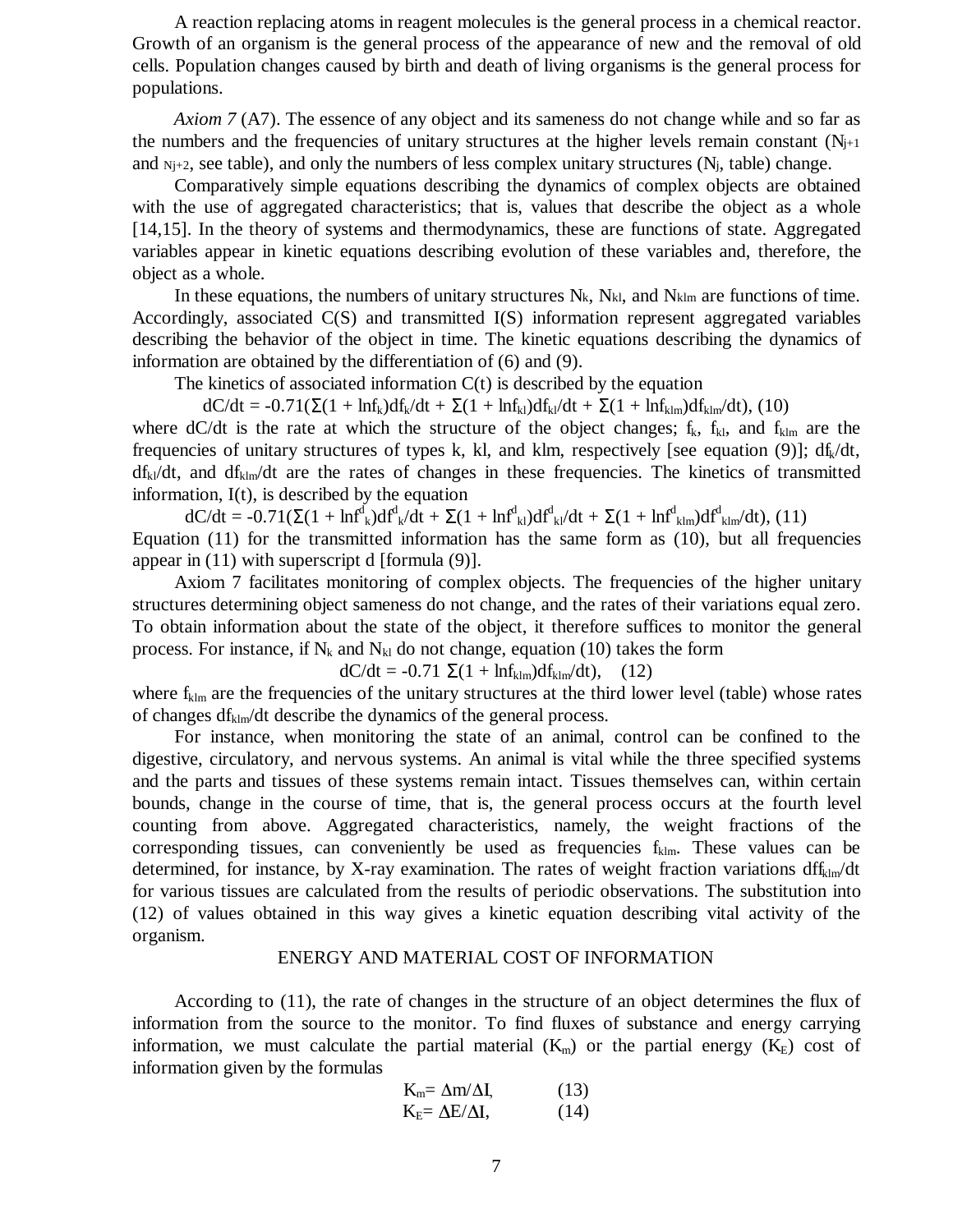where  $\Delta$ m and  $\Delta$ E are the mass and the energy consumed in transmitting information  $\Delta$ I. Substance and energy expenditures for transmission of information are calculated by the formulas

$$
\Delta m = K_m \Delta I, \qquad (13a)
$$
  
\n
$$
\Delta E = K_E \Delta I, \qquad (14a)
$$

Partial information costs  $K_m$  and  $K_E$  are functions of the design of the information contact and the procedure for transmitting information. For this reason, the partial cost of information is a nonthermodynamic value, and, therefore, the relation between information and ther-modynamic entropy is, if it exists, indirect. Formally, this relation can be represented, for instance, as follows. It can be assumed, in conformity with the thermo-dynamic definition, that the increase in the entropy of the receiver equals  $\Delta S = \Delta E/T$ , where T is the temperature of the receiver. Equation (14a) then relates entropy to information as

# $\Delta E = K_E \Delta I/T,$  (15)

where  $K<sub>E</sub>/T$  is the coefficient (unknown) for estimating thermodynamic entropy changes for the amount of transmitted information.

Note that the cost of information determined by (13) and (14) is independent of the units used to measure the amount of information. It is only important that the measure of information satisfy axioms 1-6 and be a single-valued function.

If the structure is known, its description is equivalent to some text from the point of view of information theory. Text words are the symbols denoting the elements of the structure. In the considered example of a hierarchical structure (table), these are  $U_k$ ,  $U_{kl}$ , and  $U_{klm}$  corresponding to levels  $j+2$ ,  $j + 1$ , and j, respectively. The minimum requirements for coding the elements are: three letters (digits) for the level  $j + 2$ , five letters for  $j + 1$ , and seven letters for y. Information needed for a complete description of three levels given in bytes can be calculated as

 $\Delta I(S) = 3\Sigma N_k + 5\Sigma N_k + ... + 7\Sigma N_{klm}$ , (16)

The energy cost of information is  $\Delta E = K_E \Delta I$  [equation (14a)], where  $K_E$  is the cost of transmitting one byte. The lower bound of the energy conjugated with the transmitted information is determined by the amplitude of thermal fluctuations  $\Delta E_T$  of the source and the monitor. This amplitude is of the order of  $\Delta E_T = k_B T$ , where T is the temperature. The upper bound of the energy of the information flux is determined by a minimum energy  $\Delta E_{D}$  of disruption of the weakest connections between the source of information and the monitor. This means that the thermodynamic entropy of transmission of information can vary in the range  $k_B? \Delta S_1? \Delta E_D/T$ . At the same time, the transmitted information can remain virtually unchanged [equation (9)]. This emphasizes the formal similarity between information and thermodynamic entropy.

In complex objects, separate information contacts make up information chains with feedback loops, cycles, and nets; these chains can be represented in the form of graphs. Given below is the graph of the control system of the higher organisms [3,16]:



Arrows denote information contacts kl between components k and /, CNC is the central nervous system control, BC is the behavioral control, AC is the autonomic nervous system control, HC is the humoral control, MC is the metabolic control, R is the result, and RR is the reception of the result. Information  $\Delta I$  for each contact kl is calculated by (12). Next, (13a) and (14a) are used to determine material ( $\Delta m$ ) and energy ( $\Delta E$ ) expenditures.

The control system has a hierarchical structure. The elementary control systems of separate cells are connected and obey the control systems of tissues and organs. The latter are controlled by the nervous and humoral systems of the organism as a whole. Each system with feedback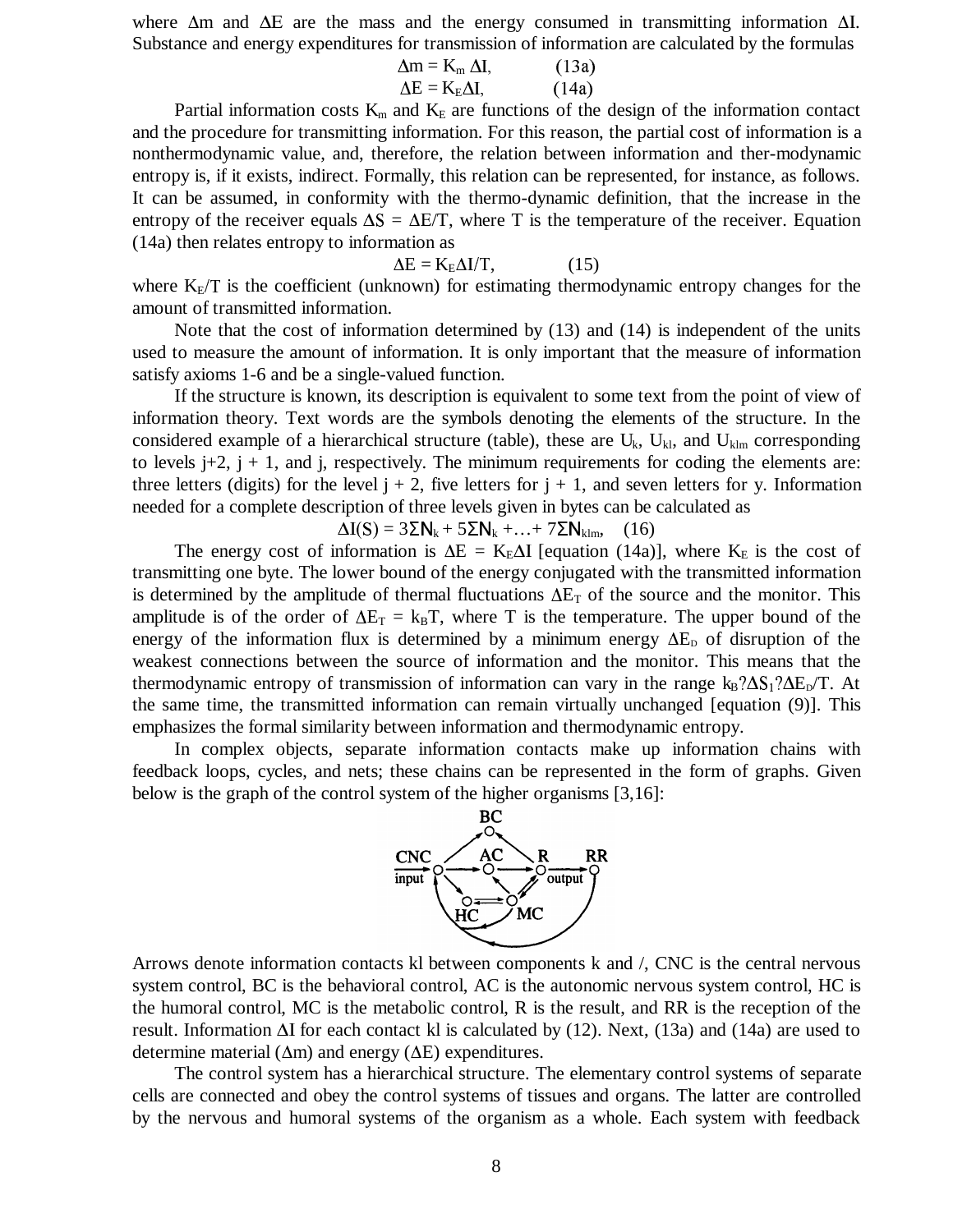forms a closed circuit. The material carriers of controlling signals of living control systems are the products of metabolism of these systems; that is, information fluxes are conjugated with metabolic fluxes.

The energy characteristics and the kinetics of metabolic fluxes have been studied in detail, which makes it possible to calculate the material and energy cost of information interactions in various biological systems, from cells to ecological systems [17]. Equations (13) and (14) can therefore be used to calculate expenditures for information support of vital activity of organisms. For instance, calculations show that  $\sim$ 30% of energy supplied by food is consumed to support nervous activity of humans. The behavior of natural control systems is characterized by properties common to all technical information systems, and the procedure described above can be applied to objects with a high organization, so called organismic technical systems [15,18,19].

#### REFERENCES

1. Shannon, C.E., Raboty po teorii informatsii i kibemetike (Works on the Theory of Information and Cybernetics), Dobrushina, R.L. and Lupanova, O.B., Eds., Moscow:

Inostrannaya Literatura, 1963.

2. Shannon, C.E., Bell Syst. Tech. J., 1948, vol. 27, no. 3, p. 379; no.4,p.623.

3. Ershov, Yu.A., Problemy infovzaimodeistviya (Problems of Information Interaction), Novosibirsk: Nauka, 1993, pp. 178-205.

4. Klir, G.J., Architecture of System Problem Solving, New York: Plenum, 1985.

5. Ershov, Yu.A., Termodinamika kvaziravnovesii v biolo-gicheskikh sistemakh (Thermodynamics of Quasi-Equi-libria in Biological Systems), Moscow: VINITI, 1983.

6. Levich, A.P, Teoriya mnozhestv, yazyk teorii kategorii i ikh primenenie v teoreticheskoi biologii (Set Theory, Language of the Theory of Categories, and Their Application to Theoretical Biology), Moscow: Mosk. Gos. Univ., 1982.

7. Levich, A.P., Sistemnye issledovaniya (System Analysis), Moscow: Nauka, 1989, pp. 304-325.

8. Whitehead, A.N., Essays in Science and Philosophy, New York: Greenwood, 1968. Translated under the title Izbrannye raboty po filosofii, Moscow, 1990.

9. Gubanov, V.A., Zakharov, V.V., and Kovalenko, N.N., Vvedenie v sistemnyi analiz (Introduction to System Analysis), Leningrad: Leningr. Gos. Univ., 1988.

10. Rosen, R., Fundamentals of Measurement and Representation of Natural Systems, New York: North-Holland, 1978.

11. Kochergin, A.N. and Kogan, V.Z., Problemy informa-tsionnogo vzaimodeistviya v obshchestve (Problems of Information Interaction in Community), Moscow:

Nauka, 1980.

12. Shreider, Yu.A. and Sharov, A.A., Sistemy i modeli (Systems and Models), Moscow: Nauka, 1982.

13. Harmuth, H.F., Information Theory Applied to Space-Time Physics, Singapore: World Scientific, 1992. Translated under the title Primenenie metodov teorii informatsii vfizike, Moscow: Nauka, 1989.

14. Moiseev, N.N., Aleksandrov, V.V., and Tarko, A.M., Chelovek i biosfera (Men and Biosphere), Moscow:

Nauka, 1985.

15. Moiseev, N.N., Matematicheskie zadachi sistemnogo analiza (Mathematical Problems of System Analysis), Moscow: Nauka, 1981.

16. FunktsionaVnye sistemy organizma (Functional Systems of Organism), Sudakov, K.V, Ed., Moscow: Meditsina, 1987.